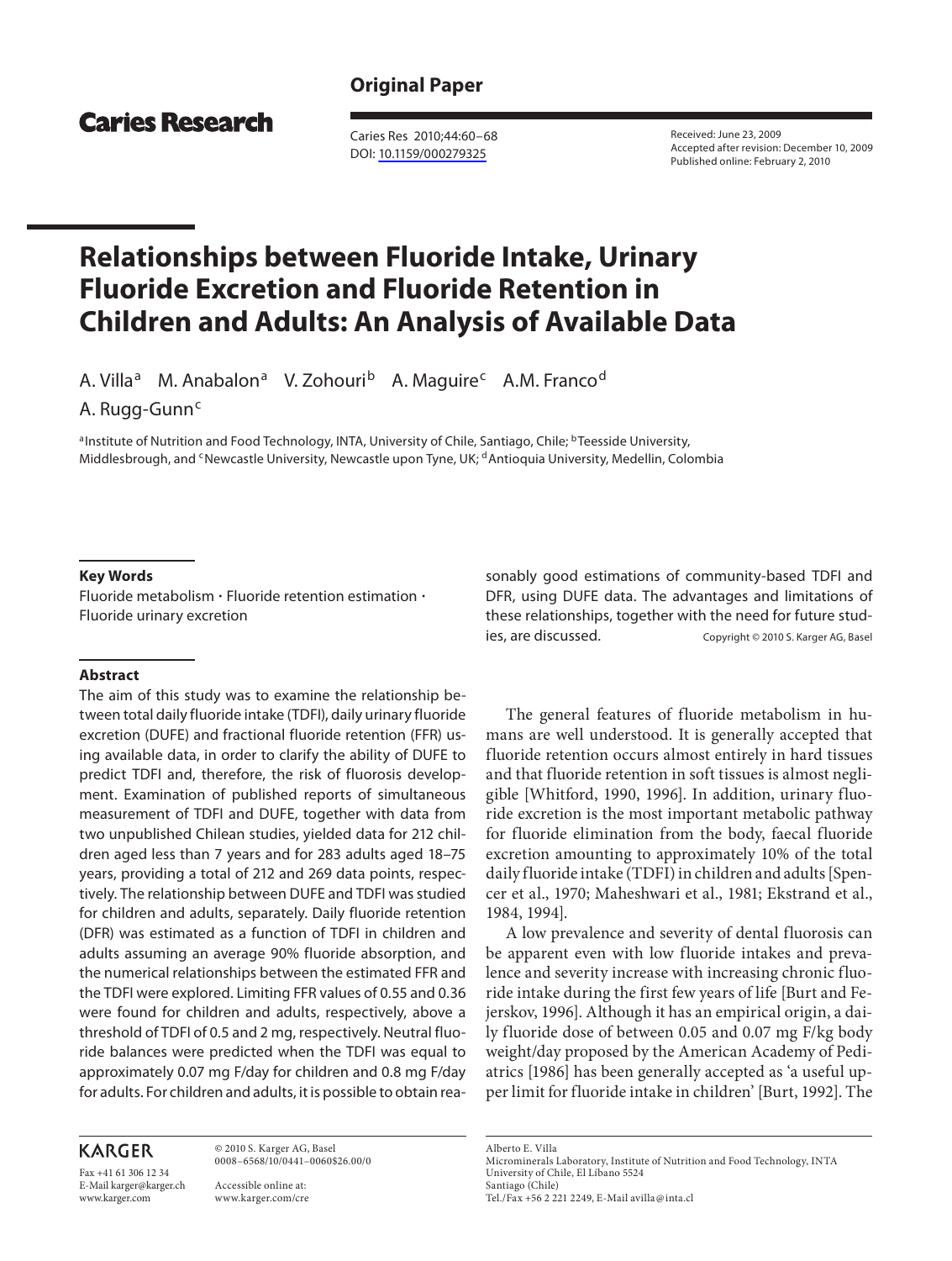phrase 'a useful upper limit for fluoride intake in children' refers to a situation under which the dental caries incidence will be minimised while the risk of dental fluorosis would also be minimal. Skeletal fluorosis occurs with higher fluoride intakes [Hodge and Smith, 1977], where water fluoride concentrations are above 8 mg/l, for example in South Africa [Ockerse, 1946] and India [Srikantia and Siddiqui, 1965]. The prevalence and severity of both dental and skeletal fluorosis are strongly related to the degree of fluoride exposure, although they differ considerably in their threshold of exposure [National Research Council, 2006].

 While, in the past, water fluoride concentration was a reasonable predictor of fluoride intake and risk of dental fluorosis, the increase in availability and ingestion of fluoride from other sources, e.g. fluoride toothpaste, fluoridated salt, fluoride tablets, fluoridated milk or bottled water [Levy et al., 2001; Zohouri et al., 2003; Whelton et al., 2004; Do and Spencer, 2007; Maguire et al., 2007; Rodrigues et al., 2009], and the greater awareness of the effect of drying foods over fluoride-rich coal fires in greatly increasing the fluoride concentration in these foods [Fawell et al., 2006] undermines this simple assumption. Therefore, to assess risk adequately, obtaining an estimate of fluoride intake is required. Measuring fluoride intake is possible but requires good co-operation from subjects, skilled staff to record intake and is usually expensive. If it were possible to obtain valid predictions of fluoride intake from measurements of urinary fluoride excretion, the risk of dental and skeletal fluorosis might be assessed more easily, since collecting urine for fluoride measurement is relatively simple [Marthaler, 1999; Villa et al., 2000, 2008; Franco et al., 2005]. In addition, assessing fluoride exposure at the time of risk to the developing dentition and skeleton is obviously preferable to waiting several years for fluorosis to become clinically evident.

 The proportion of ingested fluoride that is retained has been thought to be around 50% [WHO, 1994] and likely to vary with age [WHO, 1994]; this information has been obtained, however, from individual studies. In addition, there is less information on how the proportion of fluoride retained varies with fluoride intake and age. These are important steps in estimating risk.

 While the first reports of simultaneous measurement of TDFI and daily urinary fluoride excretion (DUFE) were published many years ago, several studies have been undertaken recently (partly due to the need to learn of the relative importance of the many sources of ingested fluoride and the increasing risk of dental fluorosis) in children [Ekstrand et al., 1984, 1994; Villa et al., 2000; Zohouri and Rugg-Gunn, 2000; Haftenberger et al., 2001; Franco et al., 2005; Zohouri et al., 2006; Maguire et al., 2007] and adults [Maheshwari et al., 1981; Spencer et al., 1970, 1975; Villa et al., 2004, 2008]. It was thought desirable to bring this information together so as to examine more closely the relationship between TDFI, DUFE and daily fluoride retention (DFR) in order to assist understanding of these physiological variables. Thus, the aims of this investigation were to use available data to: (1) examine the relationship between TDFI and DUFE, taking age into account, and assess the suitability of DUFE as a predictor of TDFI, (2) explore the relationship between TDFI and DFR in order to aid interpretation of the above relationship in the assessment of risk of dental and skeletal fluorosis, and (3) examine the extent of fractional fluoride retention (FFR) limits as TDFI increases and determine the value of that limit.

## **Materials and Methods**

#### *Published Results*

 Following a search of internationally available literature, all reports providing individual data of measured TDFI together with simultaneously measured DUFE in children and adults were included in this study (tables 1, 2). Those studies that only reported average values of TDFI and corresponding average DUFE data were also included since the current authors provided the original databases for this present study. As there is only 1 published study in adolescents ( $n = 19$ ) [Villa et al., 2004], this age group was not considered.

#### *Additional Studies*

 Data from 2 additional studies, carried out in 2 Chilean locations between 2003 and 2005, were included. These studies [Villa et al., unpubl.], of preschool children and adults aged 18–75 years, were carried out in El Olivar and Iquique, communities with fluoride concentrations in their drinking water of 0.06 and 1.1 mg F/l, respectively (tables 1, 2).

 The materials and methods used in these Chilean unpublished studies were the same as those reported in detail in previous papers [Villa et al., 2000, 2004, 2008]. In brief, individual assessments were made of TDFI, including beverages, food and swallowed fluoride toothpaste together with the corresponding DUFE data. In all of the Chilean studies, customised or standardised diets were used while, in the rest of the studies, customary fluoride intake conditions were recorded. Summary information concerning these 2 unpublished studies is given in table 3 .

#### *Database*

 All of the available individual data pairs of TDFI and the corresponding DUFE from young children and adults appearing in the literature were used to prepare two separate databases. The number of subjects, their age and gender, and other characteris-

Fluoride Retention in Humans Caries Res 2010;44:60–68 61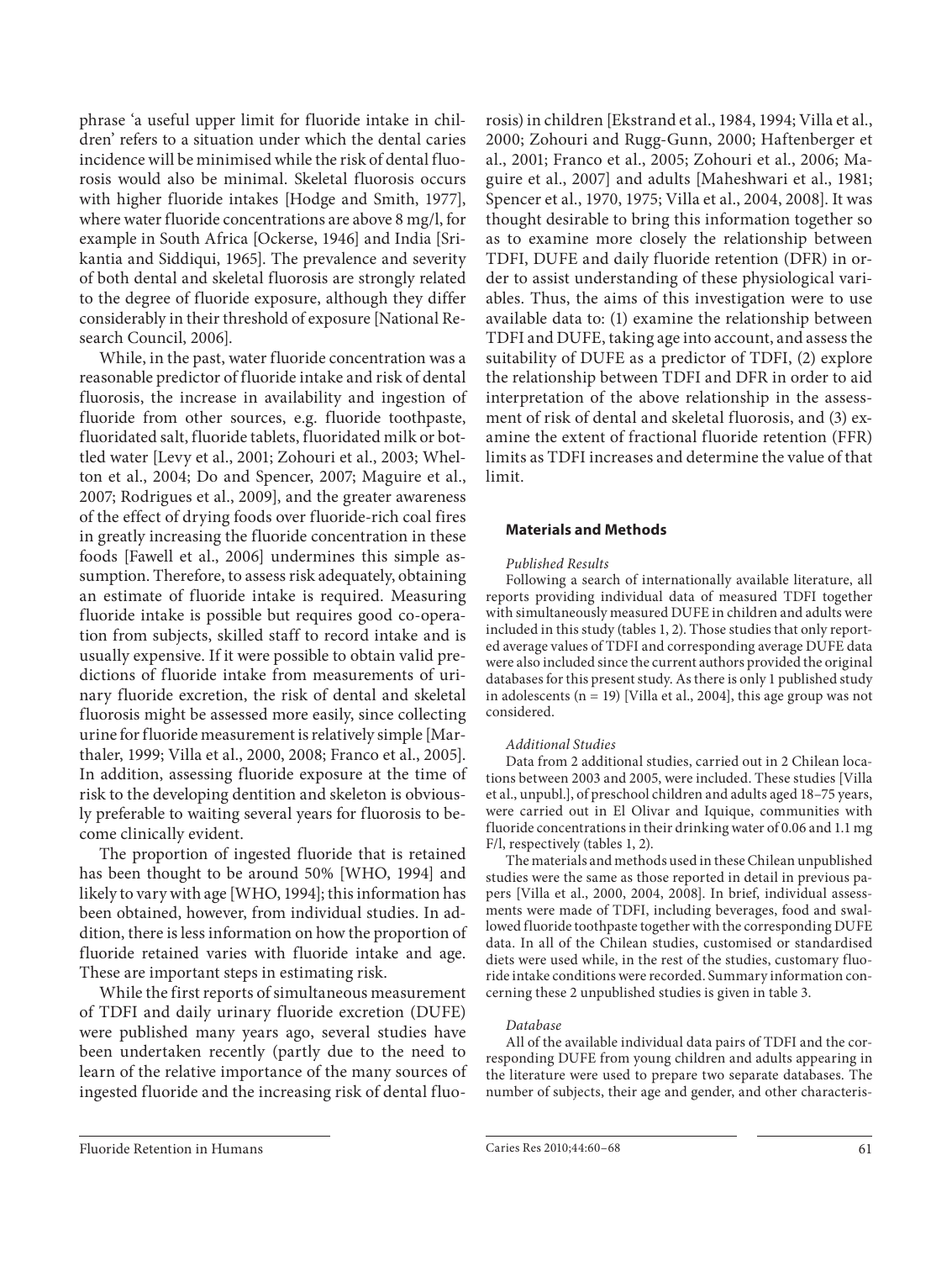| Survey                     | Country    | Age,<br>years | $\mathbf n$ | Average daily<br>F intake, mg/day | Average 24-hour F urinary<br>excretion, mg/day |
|----------------------------|------------|---------------|-------------|-----------------------------------|------------------------------------------------|
| Ekstrand et al. [1984]     | Sweden     | $0.19 - 0.54$ | 5           | 0.011                             | 0.030                                          |
| Ekstrand et al. [1984]     | Sweden     | $0.15 - 0.31$ | 5           | 0.861                             | 0.360                                          |
| Ekstrand et al. [1994]     | <b>USA</b> | $0.22 - 1.16$ | 4           | 0.190                             | 0.144                                          |
| Villa et al. [2000]        | Chile      | $3 - 5$       | 20          | 1.02                              | 0.358                                          |
| Haftenberger et al. [2001] | Germany    | $3 - 6$       | 11          | 0.931                             | 0.476                                          |
| Franco et al. [2005]       | Colombia   | $4 - 6$       | 96          | $0.93 - 1.96$ <sup>1</sup>        | $0.290 - 0.528$ <sup>1</sup>                   |
| Zohouri et al. [2006]      | UK         | $1 - 3$       |             | 0.71                              | 0.33                                           |
| Maguire et al. [2007]      | UK         | $6 - 7$       | 29          | $0.736 - 1.043$ <sup>1</sup>      | $0.203 - 0.323^1$                              |
| Villa et al. [unpubl.]     | Chile      | $3 - 5$       | 35          | $0.335 - 1.95$ <sup>1</sup>       | $0.126 - 0.887$ <sup>1</sup>                   |
|                            |            |               |             |                                   |                                                |

**Table 1.** Summary of reported TDFI and DUFE in children aged 0.15–7 years from different countries

n = Number of subjects.

<sup>1</sup> Range of intakes and excretions reported according to differently fluoridated areas.

**Table 2.** Summary of reported TDFI and DUFE in adults aged 18–75 years

| Survey                   | Country    | Age, years           | $\mathbf n$ | Average daily F intake, mg/day  | Average 24-hour F urinary<br>excretion, mg/day |
|--------------------------|------------|----------------------|-------------|---------------------------------|------------------------------------------------|
| Spencer et al. [1970]    | <b>USA</b> | $30 - 53$ (males)    | 10          | 13.79 NaF supplementation       | 7.52                                           |
| Spencer et al. [1975]    | <b>USA</b> | $39-53$ (males)      | 4           | 4.35                            | 2.20                                           |
| Maheshwari et al. [1981] | <b>USA</b> | $20 - 45$ (males)    | 9           | $0.41$ low-F diet               | 0.75                                           |
| Maheshwari et al. [1981] | <b>USA</b> | $20 - 45$ (males)    | 8           | 5.40 F supplementation (5 mg)   | 3.57                                           |
| Maheshwari et al. [1981] | <b>USA</b> | $20 - 45$ (males)    | 4           | 10.38 F supplementation (10 mg) | 6.76                                           |
| Villa et al. [2004]      | Chile      | 19–73 (both genders) | 73          | $1.77 - 2.48$ (3 age subgroups) | $1.32-1.68$ (3 age subgroups)                  |
| Villa et al. [2008]      | Chile      | $20-40$ (females)    | 60          | 1.82                            | 1.24                                           |
| Villa et al. [unpubl.]   | Chile      | 18–75 (both genders) | 115         | $0.53 - 2.97$ <sup>1</sup>      | $0.49 - 2.08$ <sup>1</sup>                     |

n = Number of subjects. The total number of subjects was 283. In the report by Maheshwari et al., data for some subjects were grouped so that for the studies involving 9, 8 and 4 subjects, the number of data pairs was 4, 2 and 1, respectively. The number of data pairs available for inclusion in analyses was, therefore, 269. 1

<sup>1</sup> Range of intakes and excretions according to different dietary fluoride regimens.

**Table 3.** Summary of data from unpublished F intake and excretion studies carried out for young children and adults in 2 Chilean communities (El Olivar and Iquique) with different naturally occurring F concentrations (0.06 and 1.1 mg/l, respectively) in the drinking water

| Community | Age, years | n  | Average daily F intake ± SD, mg/day | Average daily F excretion ± SD, mg/day |  |  |
|-----------|------------|----|-------------------------------------|----------------------------------------|--|--|
| El Olivar | $3 - 5$    | 20 | $0.34 \pm 0.06$ (0.31-0.36)         | $0.13 \pm 0.04$ (0.11-0.15)            |  |  |
|           | $19 - 71$  | 58 | $0.53 \pm 0.12$ (0.50-0.56)         | $0.49 \pm 0.20$ (0.45-0.54)            |  |  |
| Iquique   | $3 - 5$    | 15 | $1.95 \pm 1.02$ (1.44–2.46)         | $0.89 \pm 0.31$ (0.73-1.05)            |  |  |
|           | $18 - 75$  | 57 | $2.97 \pm 0.87$ (2.75-3.19)         | $2.08 \pm 0.66$ (1.91-2.25)            |  |  |

Figures in parentheses indicate 95% CI.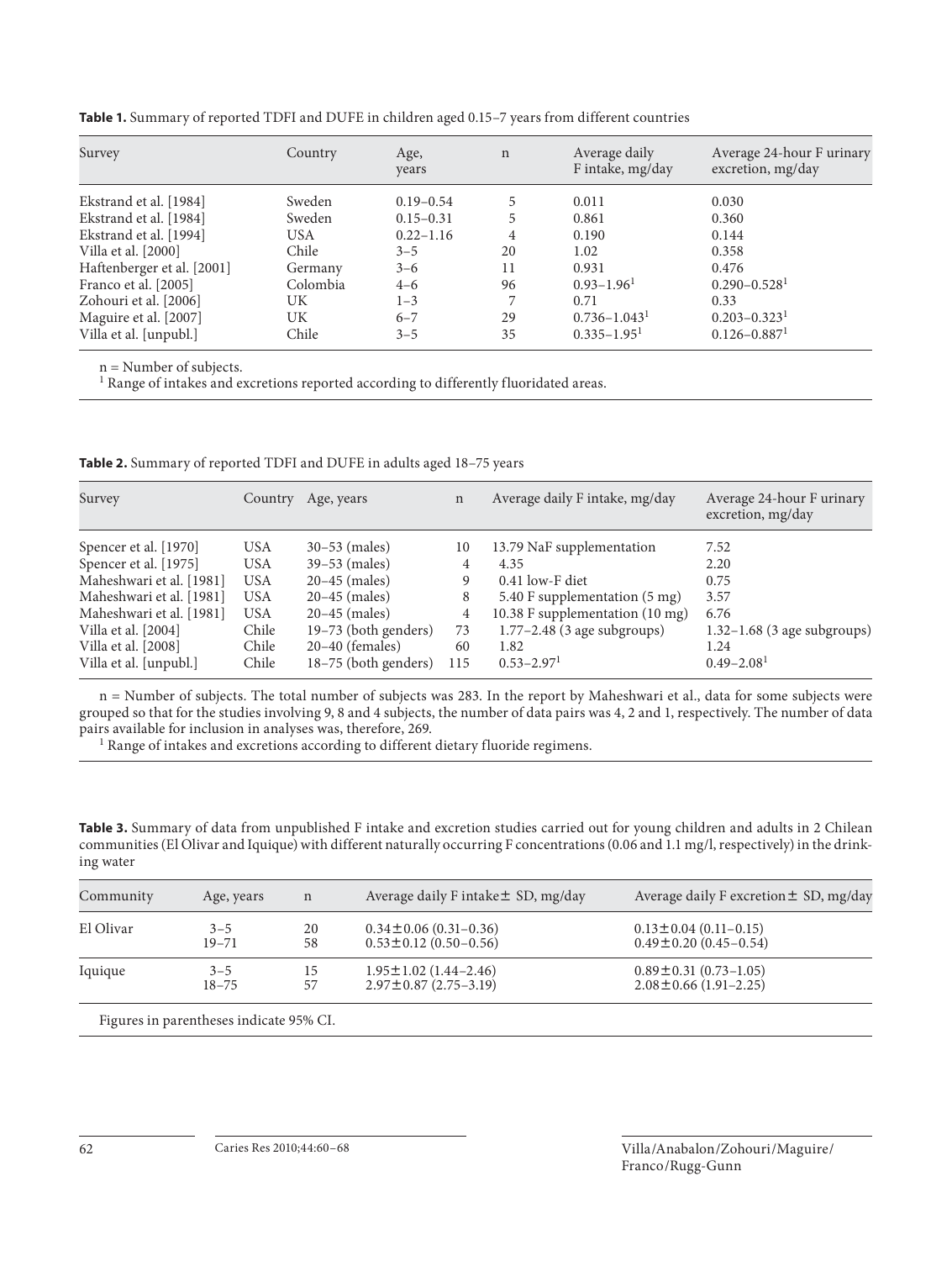

**Fig. 1.** Relationship between DUFE and TDFI for 212 young children (table 1) aged 0.15-7 years recorded in 9 studies in 6 countries. The full line is the best fit; the inner interrupted lines indicate the 95% CI of the regression, and the outer interrupted lines indicate the 95% PI.

tics of these studies, together with the main features of their results, are summarised in table 1 (for infants and children up to 7 years of age) and table 2 (for young, middle-aged and elderly adults, 18–75 years). In the study of Ekstrand et al. [1994], the 4 subjects took part in 3 separate experiments. Data in their table 1 (regimen A) have been used in our study in order to avoid including more than 1 value for any individual. In addition, within regimen A, where multiple recordings were made for an individual, mean values for that individual were used. In the study of Spencer et al. [1970], the same subjects were studied over time; data recorded during the supplementation phase were used in our study. In the study of Maheshwari et al. [1981], data for subjects are grouped – data for these groups have been used in our study, as indicated in the footnote to table 2.

#### *Data Analysis*

 The databases were managed using Microsoft Excel 2003. Linear relationships between variables and comparison of slopes and intercepts were analysed with Analyse-it 2.12 for Excel and for Stata 8, respectively. The level of significance was set at  $p < 0.05$ .

#### *Mathematical Calculations*

 As shown in figures 1 and 2 (see Results), linear relationships were obtained when DUFE was plotted against TDFI both for



**Fig. 2.** Relationship between DUFE and TDFI for 269 data pairs from adults (table 2) aged 18-75 years recorded in 8 studies in 2 countries. The full line is the best fit; the inner interrupted lines indicate the 95% CI of the regression, and the outer interrupted lines indicate the 95% PI.

children and adults. The general mathematical expression for these relationships is:

$$
DUFE = a + (b \times TDFI)
$$
 (1)

 where 'a' is the intercept and 'b' the slope of the linear relationship. DFR was calculated assuming an average constant value of 90% for fluoride absorption as a proportion of total fluoride intake. Thus, DFR was estimated from the mass balance equation:

$$
DFR = (0.9 \times TDFI) - DUFE
$$
 (2)

 When substituting DUFE in equation 2 by its mathematical relationship with TDFI as described in equation 1 and factoring out the variable TDFI, equation 3 is obtained:

$$
DFR = -a + [(0.9 - b) \times TDFI]
$$
 (3)

 The proportion of fluoride retained (FFR) from the TDFI was estimated as the amount of fluoride retained based on equation 3 divided by the TDFI. When dividing both sides of equation 3 by TDFI, equation 4 is obtained:

$$
FFR = (DFR/TDFI) = (0.9 - b) - (a/TDFI)
$$
 (4)

 For the sake of clarity, units were not included in the above equations. Throughout this paper the units are milligrams fluoride per day. FFR is, by definition, dimensionless. Neutral fluoride meta-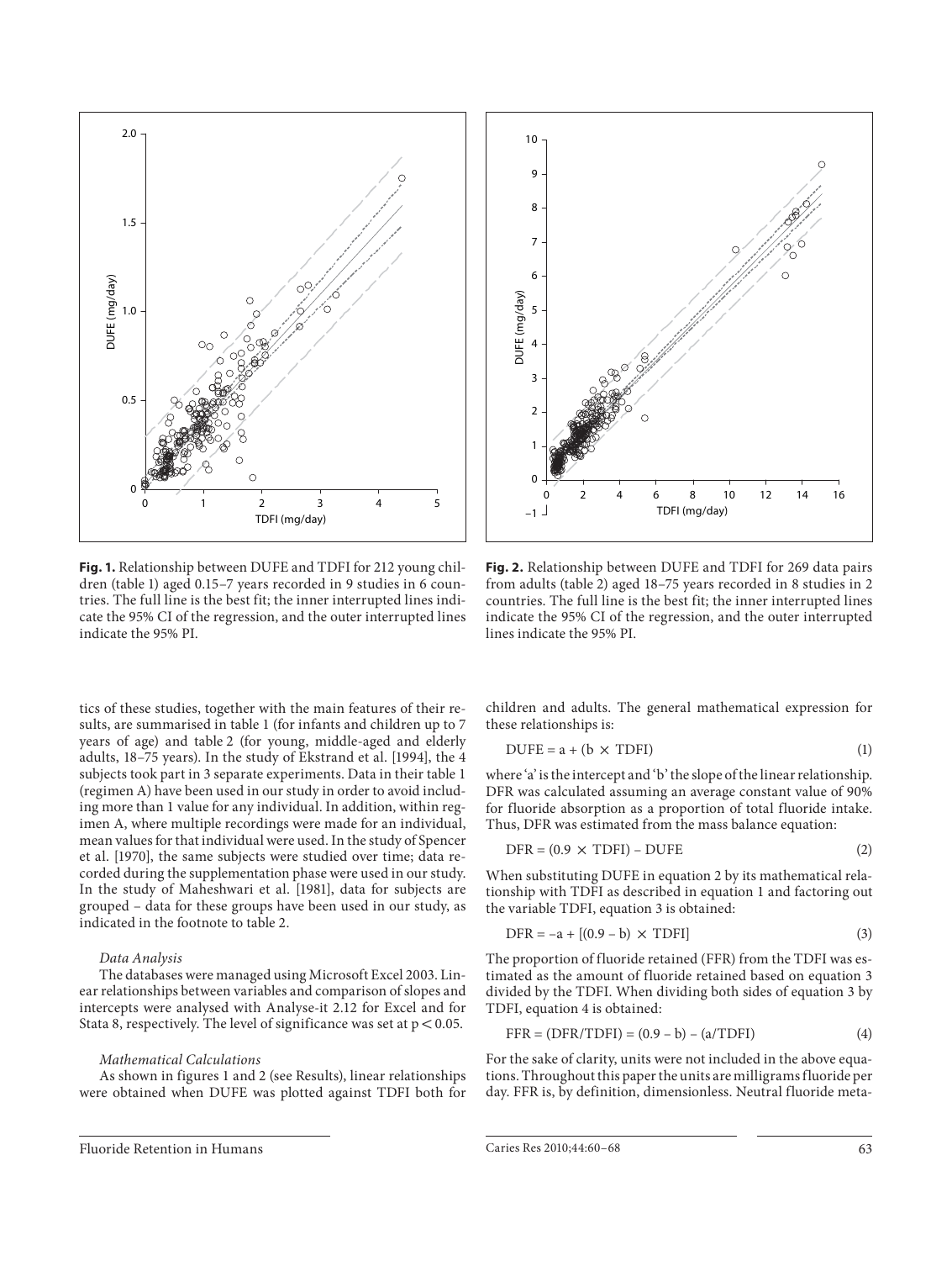

**Fig. 3.** Relationship between estimated DFR and TDFI for 212 young children (table 1) aged 0.15-7 years. The full line is the best fit; the inner interrupted lines indicate the 95% CI of the regression, and the outer interrupted lines indicate the 95% PI.

bolic balance will be established when FFR = 0. From equation 3, a neutral fluoride balance will be reached when the TDFI is:

$$
TDFI (neutral balance) = a/(0.9 - b)
$$
 (5)

 The limiting FFR value, i.e. the maximum value that can be reached by FFR when TDFI increases to very high values, is given by equation 6:

$$
FFR (limiting value) = 0.9 - b \tag{6}
$$

# **Results**

 A preliminary, separate analysis of the results from the Iranian study [Zohouri and Rugg-Gunn, 2000] showed a significant linear relationship ( $p < 0.005$ ) when DUFE was plotted against the TDFI for young children living in non-fluoridated communities ( $n = 78$  data pairs). However, the slope and intercept of the best-fit line were highly statistically significantly different from the corresponding values of the best-fit line of the rest of the 212 data pairs shown in figure 1 (ANCOVA;  $p < 0.001$ ). For this reason, these 78 data pairs were not included in the



**Fig. 4.** Relationship between estimated DFR and TDFI for 269 data pairs from adults (table 2) aged 18-75 years. The full line is the best fit; the inner interrupted lines indicate the 95% CI of the regression, and the outer interrupted lines indicate the 95% PI.

current study (see Discussion). A graphical presentation of the relationship between fluoride excretion and intake was reported previously [Zohouri and Rugg-Gunn, 2000]. Thus, there were 212 data pairs for young children (table 1) and 269 for adults (table 2).

 Figure 1 shows the linear relationship obtained when DUFE was plotted against TDFI for young children. The best-fit line (full line) is shown together with the 95% confidence interval (CI) of the regression (inner dashed lines) and the 95% prediction interval (PI; outer dashed lines). Figure 2 shows the linear relationship obtained when DUFE was plotted against TDFI for adults. Again, the bestfit line is shown together with the 95% CI of the regression and the 95% PI. Figures 3 and 4 show the linear relationships obtained when the estimated DFR was plotted against TDFI for young children and adults, respectively.

 Table 4 provides a summary of the regression data, statistical values and comparisons from figures 1–4 . The slopes and intercepts together with the corresponding standard error values, p values and  $R^2$  values are reported for each of the linear relationships shown in figures 1-4.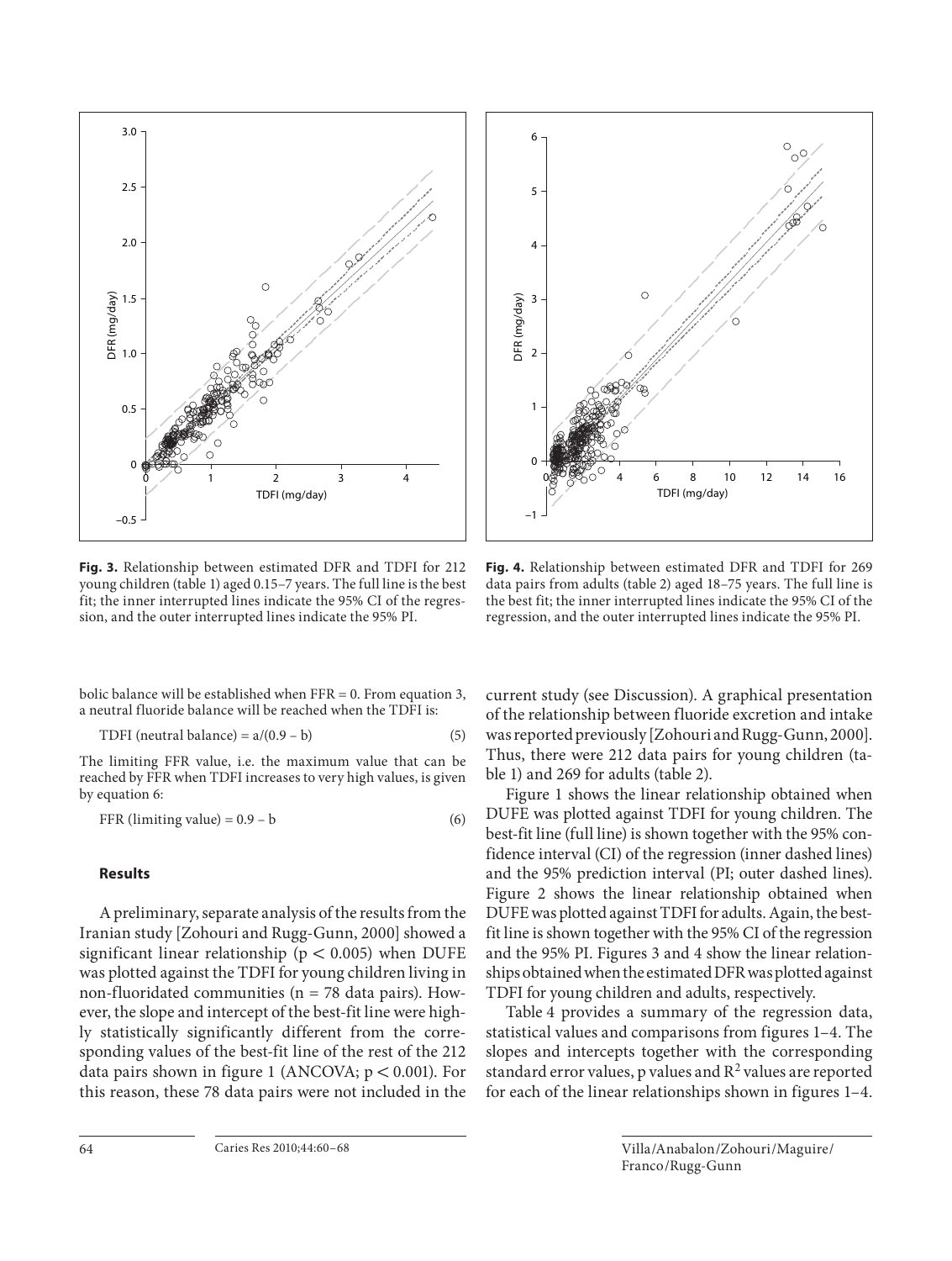| Age group               | Slope           | Slope<br>p value | Intercept        | Intercept<br>p value | $\mathbb{R}^2$ | $\triangle NCOVA$ p values <sup>1</sup> |           |
|-------------------------|-----------------|------------------|------------------|----------------------|----------------|-----------------------------------------|-----------|
|                         |                 |                  |                  |                      |                | slope                                   | intercept |
| Excretion versus intake |                 |                  |                  |                      |                |                                         |           |
| Children                | $0.35 \pm 0.01$ | < 0.001          | $0.03 \pm 0.02$  | 0.026                | 0.76           |                                         |           |
| Adults                  | $0.54 \pm 0.01$ | < 0.001          | $0.29 \pm 0.03$  | < 0.001              | 0.94           | < 0.001                                 | < 0.001   |
| Retention versus intake |                 |                  |                  |                      |                |                                         |           |
| Children                | $0.55 \pm 0.01$ | < 0.001          | $-0.03 \pm 0.02$ | 0.026                | 0.89           |                                         |           |
| Adults                  | $0.36 \pm 0.01$ | < 0.001          | $-0.29 \pm 0.03$ | < 0.001              | 0.88           | < 0.001                                 | < 0.001   |

**Table 4.** Summary of regression data of F excretion versus F intake, and F retention versus F intake for children and adults, and comparison of the slopes and intercepts for both age groups by ANCOVA

The comparisons between each slope and intercept for the two age groups (ANCOVA) are shown in the last two columns of table 4.

 From equation 5, and using the slopes and intercepts reported in table 4, estimations of TDFI leading to neutral fluoride balance, i.e.  $FFR = 0$ , were performed for children and adults. These values were 0.07 and 0.82 mg F/day for children and adults, respectively.

 Figures 5 and 6 show the relationship of calculated FFR with increasing TDFI for children and adults, respectively. For TDFI values lower than 0.5 mg/day, there is a marked increase in the FFR values for children and adults with increasing TDFI. On the other hand, for TDFI values higher than approximately 0.5 mg/day for children and 2 mg/day for adults, the FFR estimated values tend to reach limiting values. The FFR limiting values ( $\pm$ 95% CI) were calculated from equation 6 as 0.55 ( $\pm$ 0.03) and 0.36  $(±0.02)$  for children and adults, respectively.

# **Discussion**

 Recent publication of a number of studies of simultaneous measurement of TDFI and DUFE has allowed a more comprehensive analysis of the relationship between these variables using data from over 200 young children and over 200 adults. The results showed, first, that there was a strong linear relationship between TDFI and DUFE, but with different slopes for young children and adults, second, a strong linear relationship between DFR and TDFI, with different slopes for young children and adults, and, third, for TDFI over a low threshold (0.5 mg/day for children and 2 mg/day for adults) that FFR for young children and adults were relatively constant at 0.55 and 0.36, respectively. With certain caveats (see below) these results allow acceptable estimates of TDFI from recorded DUFE for populations and, therefore, predictions of risk of fluorosis.

 The nature of the data collected places some restrictions on the external validity of the findings. First, in several studies, some subjects were investigated more than once. In order to avoid errors inherent in multiple recording of the same subject, data from only one study were included when subjects participated in more than one study, and mean values were used when subjects had more than one recording in the same study, as described in Materials and Methods and footnote to tables 1 and 2. Second, in all of the studies included, subjects consumed 'westernised' diets. The one published study of subjects consuming a 'non-westernised', more vegetarian, diet [Zohouri and Rugg-Gunn, 2000] reported a relationship between TDFI and DUFE (see Results) which differed from those presented in table 1. It is known that a vegetarian diet results in more alkaline urine which, in turn, leads to increased urinary fluoride excretion [Whitford, 1990, 1996]. In support of these physiological findings, Awadia et al. [1999] reported that, in a Tanzanian population, non-vegetarians had a 7 times greater risk of developing dental fluorosis compared with vegetarians. Thus, caution is needed when using the findings in the present publication in populations consuming a 'nonwesternised' diet.

 The third cautionary note concerns age. Only one published report was found  $(n = 19)$  of subjects between the ages 7–18 years, and this was considered insufficient to analyse and include. Because fluoride retention is re-

Fluoride Retention in Humans Caries Res 2010;44:60–68 65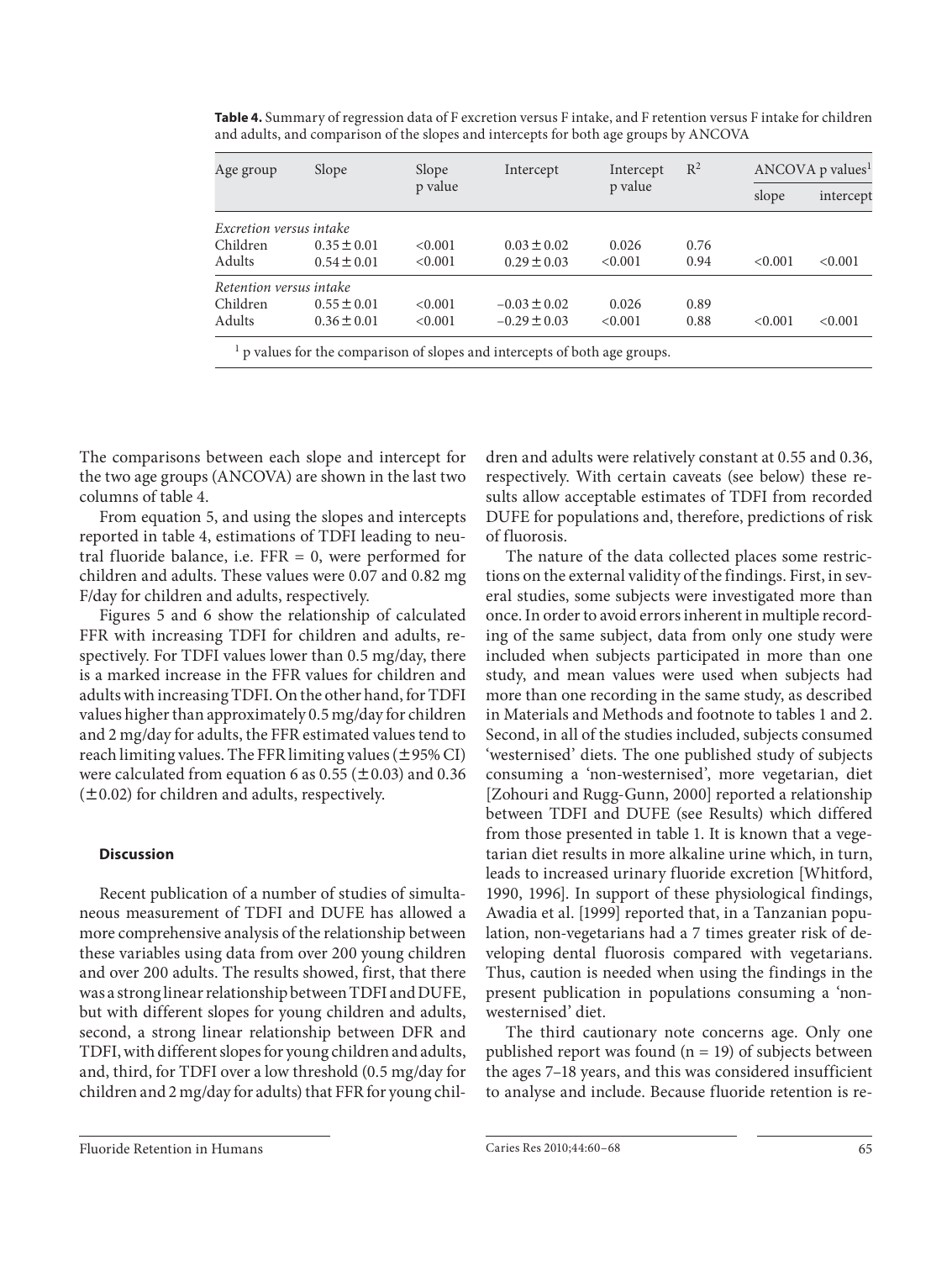

**Fig. 5.** Relationship between calculated FFR and TDFI for 212 young children (table 1) aged 0.15-7 years.



**Fig. 6.** Relationship between calculated FFR and TDFI for 269 data pairs from adults (table 2) aged 18-75 years.

lated to skeletal maturity and the skeleton matures fairly progressively with age, there is likely to be a rather continuous change in fluoride retention with age. However, in the present study, in order to generate relatively large numbers of subjects for analysis, it was decided to create two age groups – young children  $\leq$  years) and adults (18–75 years).

 There are two further aspects of the data used in these analyses which are worth noting. First, in some of the studies, data were obtained from one 24-hour measurement of fluoride intake and urinary collection while, in other studies, the data pairs were the means of more than one 24-hour period per subject – in some studies they were the means of a 6-day record – reducing the variance compared with a single 24-hour measurement. Second, in some of the studies, as pointed out in Materials and Methods, subjects consumed a standardised diet (although the amount of water consumed was not controlled but was measured) while, in other studies, dietary intake was not standardised. The former method will reduce the variance of the total daily fluoride intake compared with the latter method. These two differences in method are considered unlikely to have any significant effect on the conclusions of the study where the conclusions are relevant to studies on groups of people rather than individuals.

 Regarding the use of the results for predicting TDFI, figures 1-4 indicate that, although the  $\mathbb{R}^2$  values were high, the ample 95% PI band associated with the regression lines does not allow the use of DUFE as a precise estimator of either the TDFI or DFR on an individual basis. However, the 95% CI bands are narrow enough to allow the estimation of average TDFI and DFR in children and adults from average DUFE values, i.e. on a community basis. It is remarkable that highly significant, simple linear relationships were obtained for children from data reported in different studies performed at different times and at different geographic settings. Figures 1 and 2 show that DUFE is a linear function of TDFI for children and adults, although the numerical values for the intercepts and slopes are significantly different for both age groups (table 4). Figures 3-6 are presented for visual inspection only since, from equations 2–6 derived in the subsection 'Mathematical Calculations', it can be seen that the most relevant parameters can be arithmetically derived from the numerical values of the linear fits of figures 1 and 2  $(table 4)$ .

 In order to illustrate the consistency of the numerical relationship between DUFE and TDFI obtained for children in this current study with previously proposed provisional standards [Marthaler, 1999] for urinary fluoride excretion that are considered 'optimal' for 3- to 5- and 6 to 7-year-olds, the range of values for the DUFE proposed in the WHO monograph can be examined further. The ranges of the values given are 0.36–0.48 and 0.48–0.60 mg F/day, respectively. When these lower and upper limits are introduced into the linear regression of DUFE versus TDFI for children (table 4), the estimated average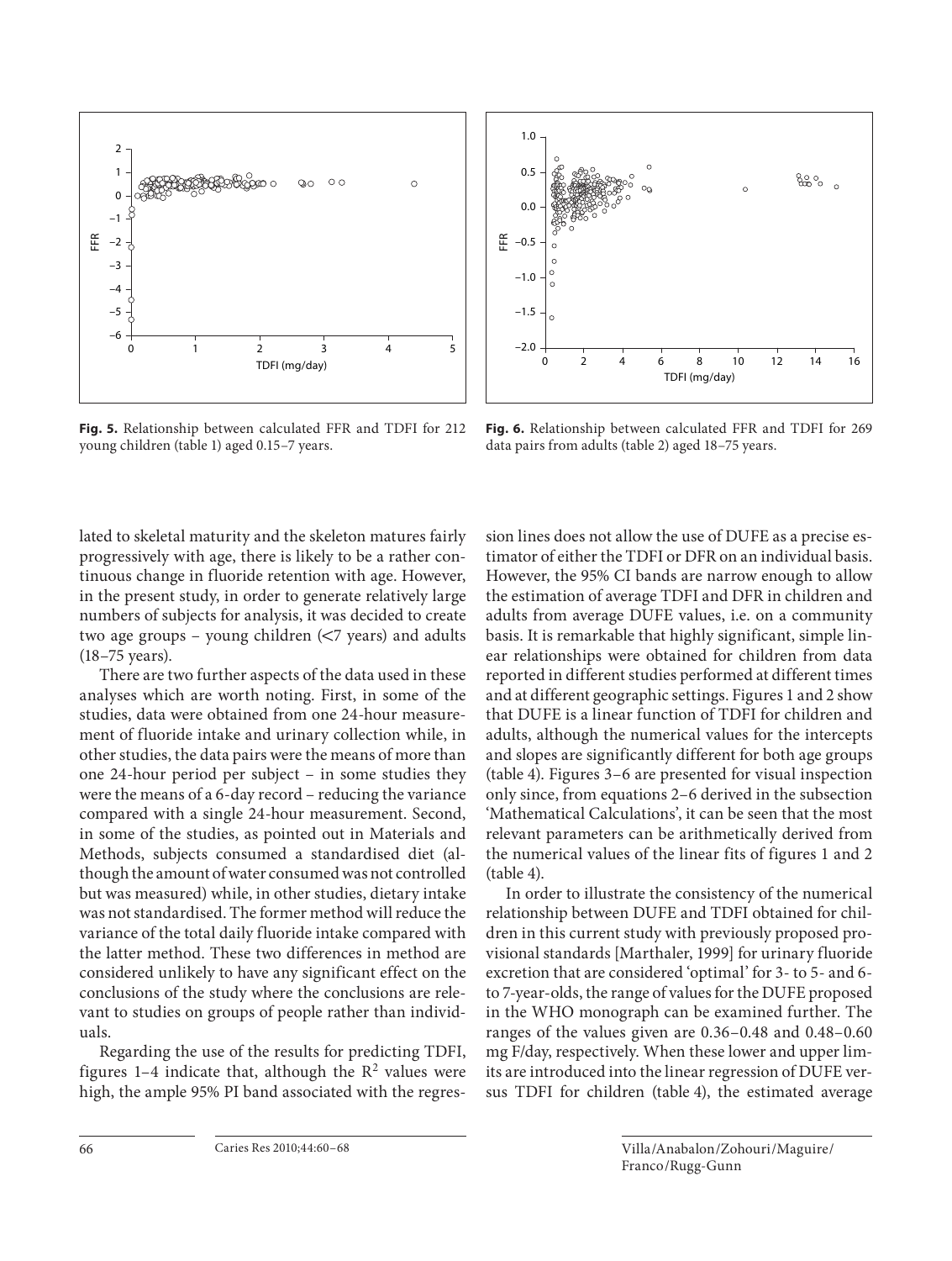TDFI lie in the range of 0.91–1.26 and 1.26–1.60 mg F/day for 3- to 5- and 6- to 7-year-old children, respectively. Taking 16 and 22 kg as the average body weight for a 4 and a 6.5-year-old child, respectively, the ranges of average daily fluoride doses for these two age groups can be estimated to be 0.057–0.077 and 0.057–0.072 mg/kg body weight/day, respectively. These latter values are in good agreement with the so-called optimal range of daily fluoride dose [Burt, 1992].

 From equation 5 and the slope and intercept values from table 4, it is possible to estimate the value of TDFI that would yield a neutral daily fluoride balance, i.e. FFR equal to zero, in children. This estimated value is approximately 0.07–0.1 mg F/day. For TDFI higher than about 0.1 mg F/day, a positive fluoride balance will be established, while for TDFI lower than about 0.1 mg F/day negative fluoride balances are predicted. This conclusion is in line with previously reported data on breast-fed infants [Ekstrand et al., 1984]. The same estimation can be made for adults. In this case, neutral fluoride balance would occur at TDFI of about 0.8 mg F/day. It is remarkable that when the values of TDFI leading to neutral fluoride balances in children and adults are divided by typical average body weights (the so-called fluoride daily dose) for these two age groups, very similar values of about 0.01 mg F/kg body weight are obtained, irrespective of age. It is clear from figure 3 (and fig. 4 for adults) that body fluoride retention (mg/day) increases linearly when fluoride intakes (mg/day) increase, while for very low fluoride intakes negative fluoride retentions are obtained, as previously reported [Ekstrand et al., 1984; Maguire et al., 2007].

 When the proportion of TDFI that is retained is considered, figures 5 and 6 show the relationship between FFR and TDFI for children and adults, respectively. Both figures show common, interesting features. At a TDFI lower than approximately 0.5 mg F/day, there is a steep increase in the FFR (including negative values) with increasing TDFI for children and adults. For TDFI values higher than approximately 0.5 mg F/day for children and 2 mg F/day for adults, the estimated FFR tends to reach limiting constant values independently of how high the TDFI is. Introducing the slopes and their 95% CI from figures 1 and 2 into equation 6, the constant FFR limiting values are found to be 0.55 ( $\pm$ 0.03) and 0.36 ( $\pm$ 0.02) for children and adults, respectively. The main conclusion is that irrespective of how high the TDFI might be, beyond approximately 0.5 mg F/day for children and approximately 2 mg F/day for adults, a constant proportion of it will be retained in children (0.55) and adults (0.36). Moreover, these latter values might be considered 'upper limits' since they were obtained assuming a constant average 90% absorption of fluoride. If a lower fluoride absorption from a given TDFI is considered, then lower FFR limiting values would be obtained.

 The estimation of the limiting FFR value (0.36) at high fluoride intakes found in adults might be of interest. This latter value shows that daily FFR in adults will not be higher than approximately 36% of the total intake irrespectively of how high the fluoride intake might be above a threshold intake of 2 mg F/day. This quantitative finding is lower than the previously generally mentioned approximate value of 0.5 [Ekstrand, 1996; Whitford, 1996] and might become relevant when speculations are made on the accumulation of fluoride in human hard tissues. On the other hand, this finding is in line with recently reported FFR values for adults living in 'optimally' fluoridated areas [Villa et al., 2008].

 The simple linear relationships found in this study for estimating TDFI, DFR and FFR from average DUFE measurements, including all the available information hitherto reported, represent an initial step towards the use of urinary fluoride excretion as a useful tool in epidemiological surveillance. However, further information would enhance their value greatly. For example, it appears reasonable to suggest that additional DUFE and TDFI studies should be performed on children older than 7 years and adolescents to explore how these two variables are related in 7- to 17-year-olds. Also, it appears that further studies of fluoride intake and urinary excretion in children, adolescents and adults residing in middle-eastern and/or Asiatic areas where vegetarian diets prevail would improve understanding of the relationship between type of diet, the above variables and fluorosis risk. Finally, the numerical features of the proposed models could be improved by performing additional studies on children, adolescents and adults living in communities where the naturally occurring drinking water fluoride concentrations are higher than the range examined in this work.

# **Acknowledgement**

This study was supported by the Borrow Foundation, UK.

Fluoride Retention in Humans Caries Res 2010;44:60–68 67